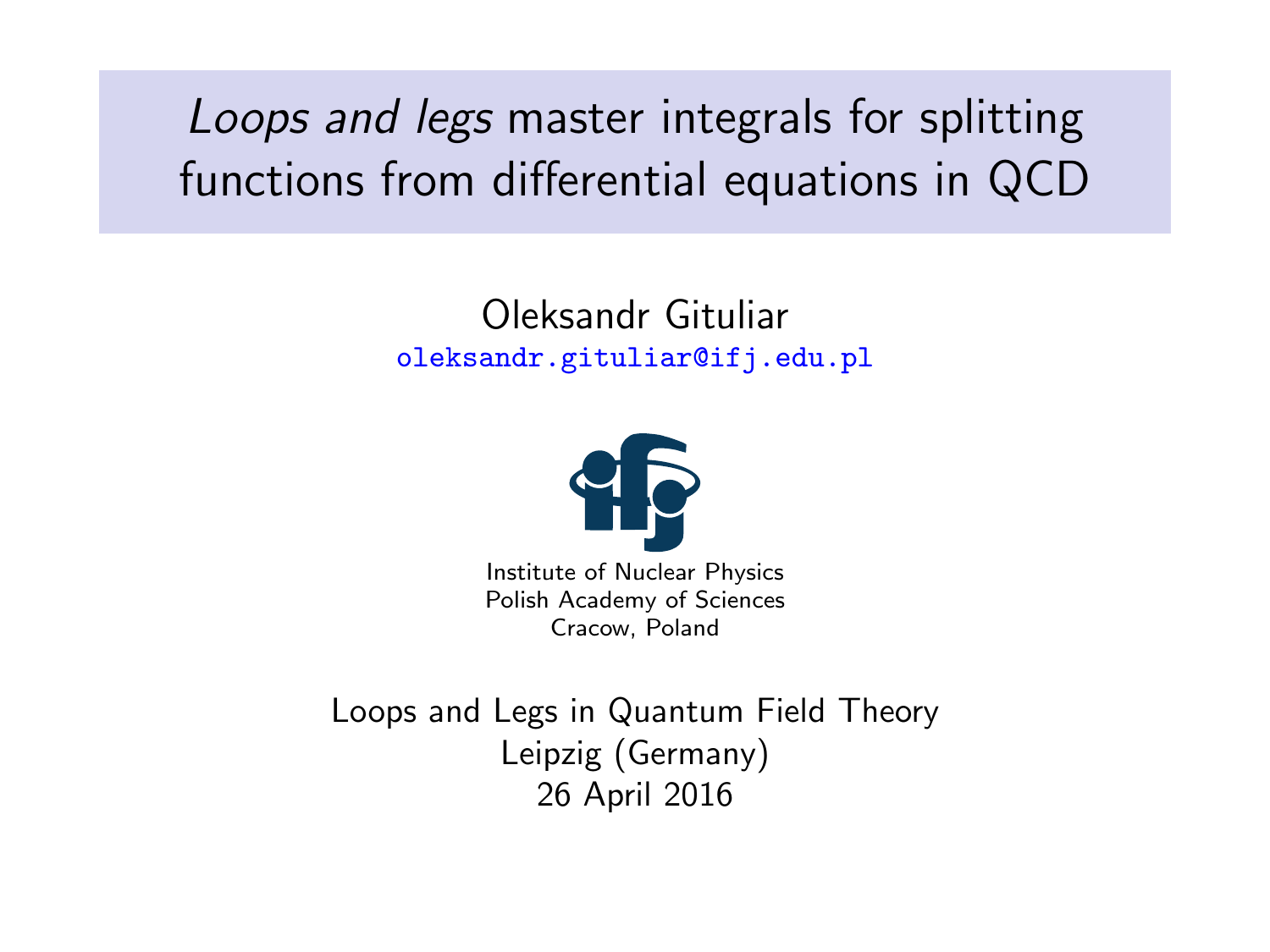#### Splitting functions in perturbative QCD

- process independent quantities
- govern collinear evolution of hard scattering processes with hadrons
	- parton distribution functions in the initial state (a space-like hard scale  $Q^2 = -q^2 > 0$ )

$$
\frac{d}{d \ln q^2} f_a^h(x,q^2) = \int_x^1 \frac{dz}{z} P_{ab}^S(z,\alpha_s(q^2)) f_b^h(\frac{x}{z},q^2)
$$

– fragmentation functions in the final state (a time-like hard scale  $Q^2 = q^2 > 0$ )

$$
\frac{d}{d \ln q^2} D_a^h(x,q^2) = \int_x^1 \frac{dz}{z} P_{ba}^T(z,\alpha_s(q^2)) D_b^h(\frac{x}{z},q^2)
$$

• expanded in perturbation theory, e.g.,

$$
P_{ab}^T(x,\alpha_s)=\frac{\alpha_s}{4\pi}P_{ab}^{T(0)}(x)+\left(\frac{\alpha_s}{4\pi}\right)^2P_{ab}^{T(1)}(x)+\left(\frac{\alpha_s}{4\pi}\right)^3P_{ab}^{T(2)}(x)+\ldots
$$

Analytical expression for  $P_{qg}^{T(2)}$  is known with a small uncertainty.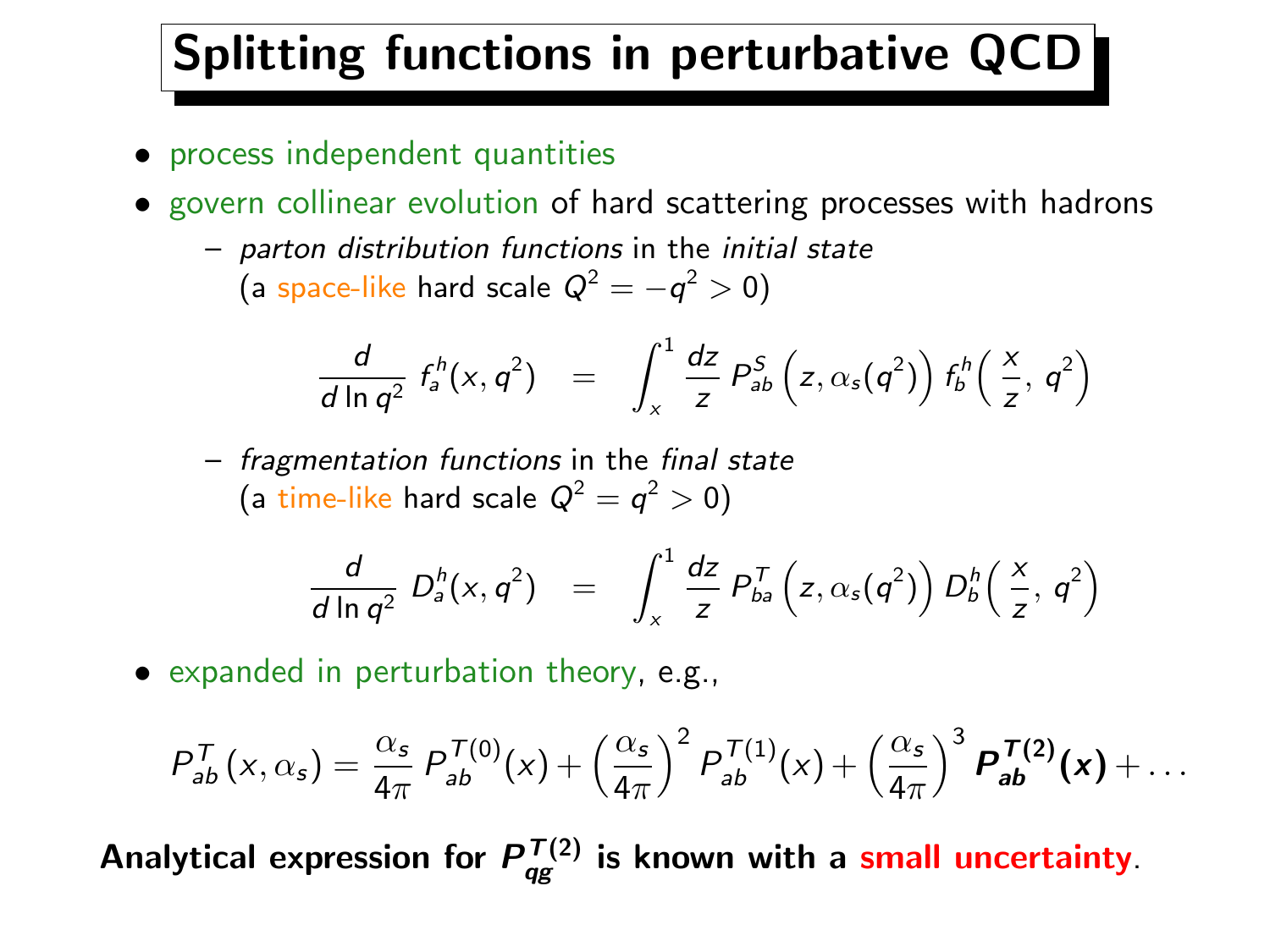## Splitting functions at NLO

#### Space-like

- Axial gauge
	- Principal Value [Curci Furmanski Petronzio '80](#page-0-0) [Ellis Vogelsang '98](#page-0-0)
	- Mandelstam-Leibbrandt [Bassetto Heinrich Kunszt Vogelsang '98](#page-0-0)
	- New Principal Value [OG Jadach Skrzypek Kusina '14](#page-0-0)
- Feynman gauge
	- $x$  space [Floratos Kounnas Lacaze '81](#page-0-0)
	- Mellin space [Moch Vermaseren '99](#page-0-0)

#### Time-like

- Axial gauge
	- Principal Value

[Furmanski Petronzio '80](#page-0-0)

- Feynman gauge
	- $x$  space [Floratos Kounnas Lacaze '81](#page-0-0) [Rijken, van Neerven '96](#page-0-0) – Mellin space [Mitov Moch '06](#page-0-0)
- analytic cont.  $-q^2 \rightarrow +q^2$ [Stratmann Vogelsang '96](#page-0-0) [Blumlein, Ravindran, van Neerven '00](#page-0-0) [Moch Vogt '07](#page-0-0)
	- Drell-Yan-Levy relation [Drell Levy Yan '70](#page-0-0)
	- Gribov-Lipatov relation [Gribov Lipatov '72](#page-0-0)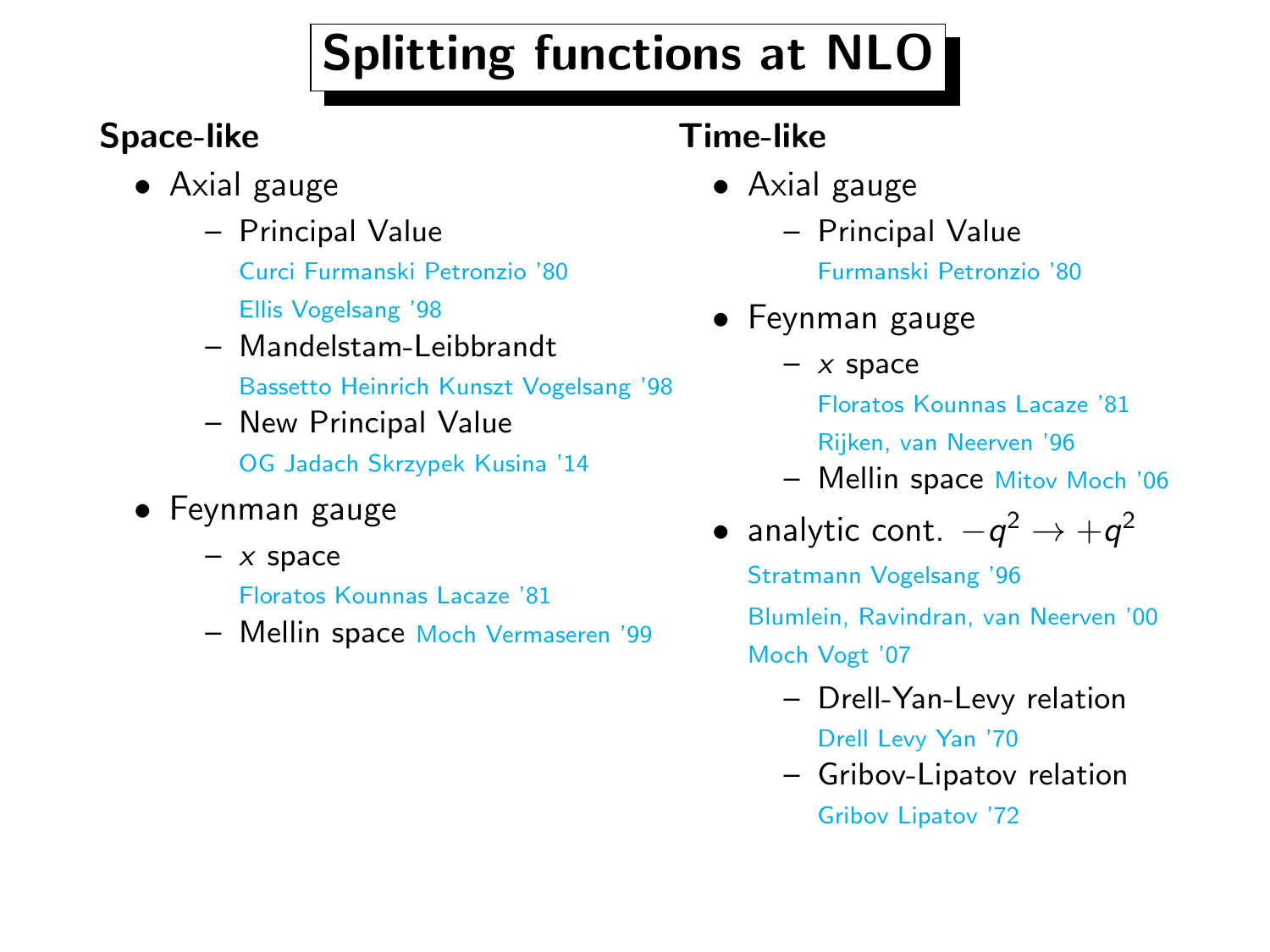## Splitting functions at NNLO

#### Space-like

- Axial gauge<sup>∗</sup>
- Feynman gauge
	- Mellin space

[Moch Vermaseren Vogt '04](#page-0-0)

#### Time-like

- Axial gauge<sup>∗</sup>
- analytic continuation  $P_{ab}^{S(2)} \rightarrow P_{ba}^{T(2)}$ ba
	- NNLO non-singlet

[Mitov Moch Vogt '06](#page-0-0) – NNLO singlet  $P_{qq}^{T(2)}$  and  $P_{gg}^{T(2)}$ 

[Moch Vogt '07](#page-0-0)

– NNLO singlet  $P_{\textit{gq}}^{ \mathcal{T}(2)}$  and  $\textit{P}_{\textit{qg}}^{ \mathcal{T}(2)}$ 

[Almasy Moch Vogt '11](#page-0-0)

- <sup>∗</sup> Spurious poles of axial gauge are too complex at NNLO.
- How can we find a missing contribution to  $P_{qg}^{T(2)}$  splitting function?
- Well, let us try to calculate it explicitly!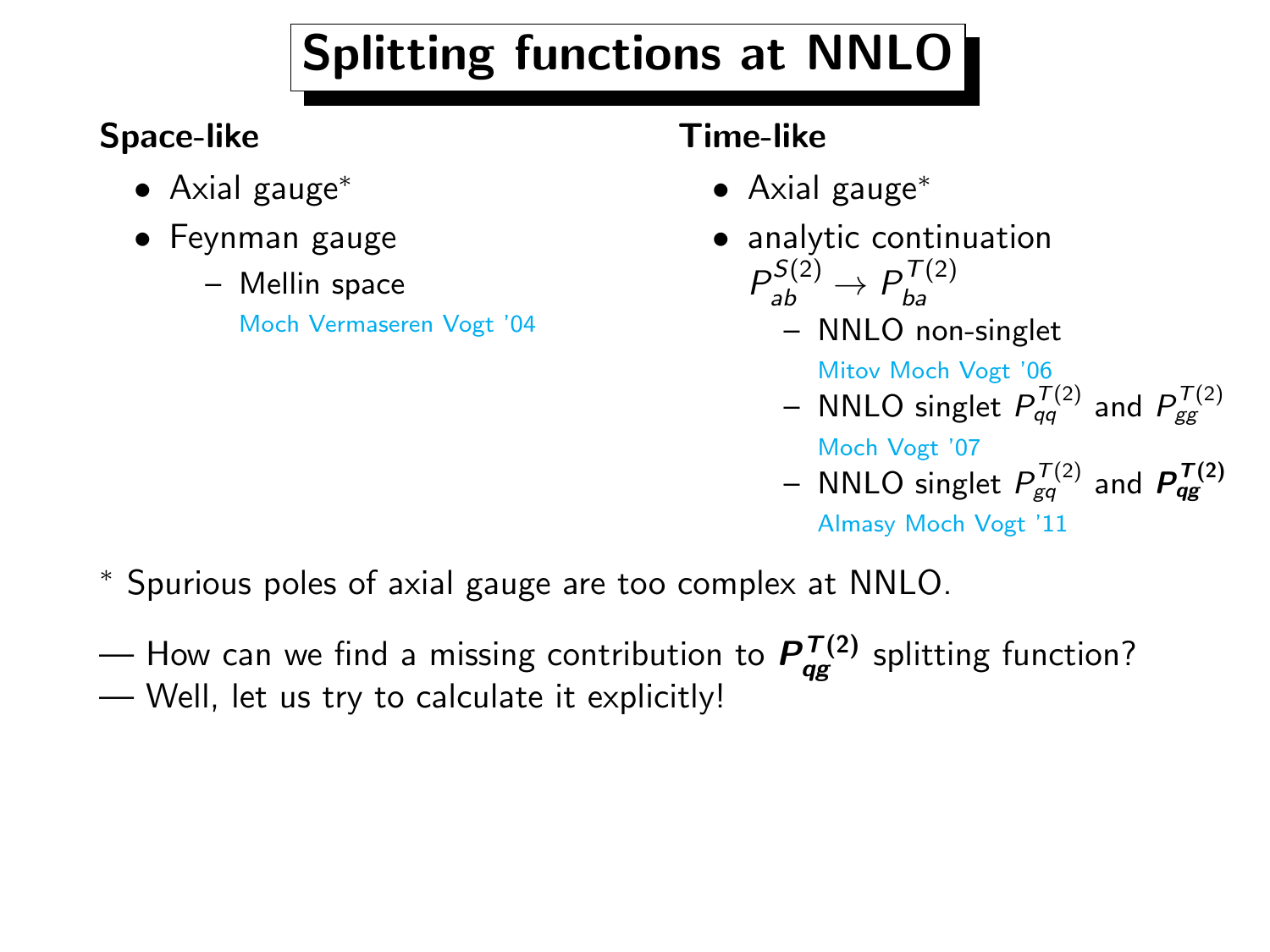## $\vert$ In this talk $\vert$

- $\bullet$  I will briefly discuss how to extract  $P_{qg}^{T(\textit{NNLO})}$  from  $e^+e^- \rightarrow 3$  jets at NNLO.
- We will see that to solve this (and many other problems in QFT) we need tools for automatic calculation of master integrals.
- I will introduce Fuchsia program for reducing differential equations for master integrals to canonical form based on the Lee algorithm.
- $\bullet$  We will consider  $P_{gq}^{T(NLO)}$  as a demonstration example.
- At the very end I will discuss current status of the Fuchsia project.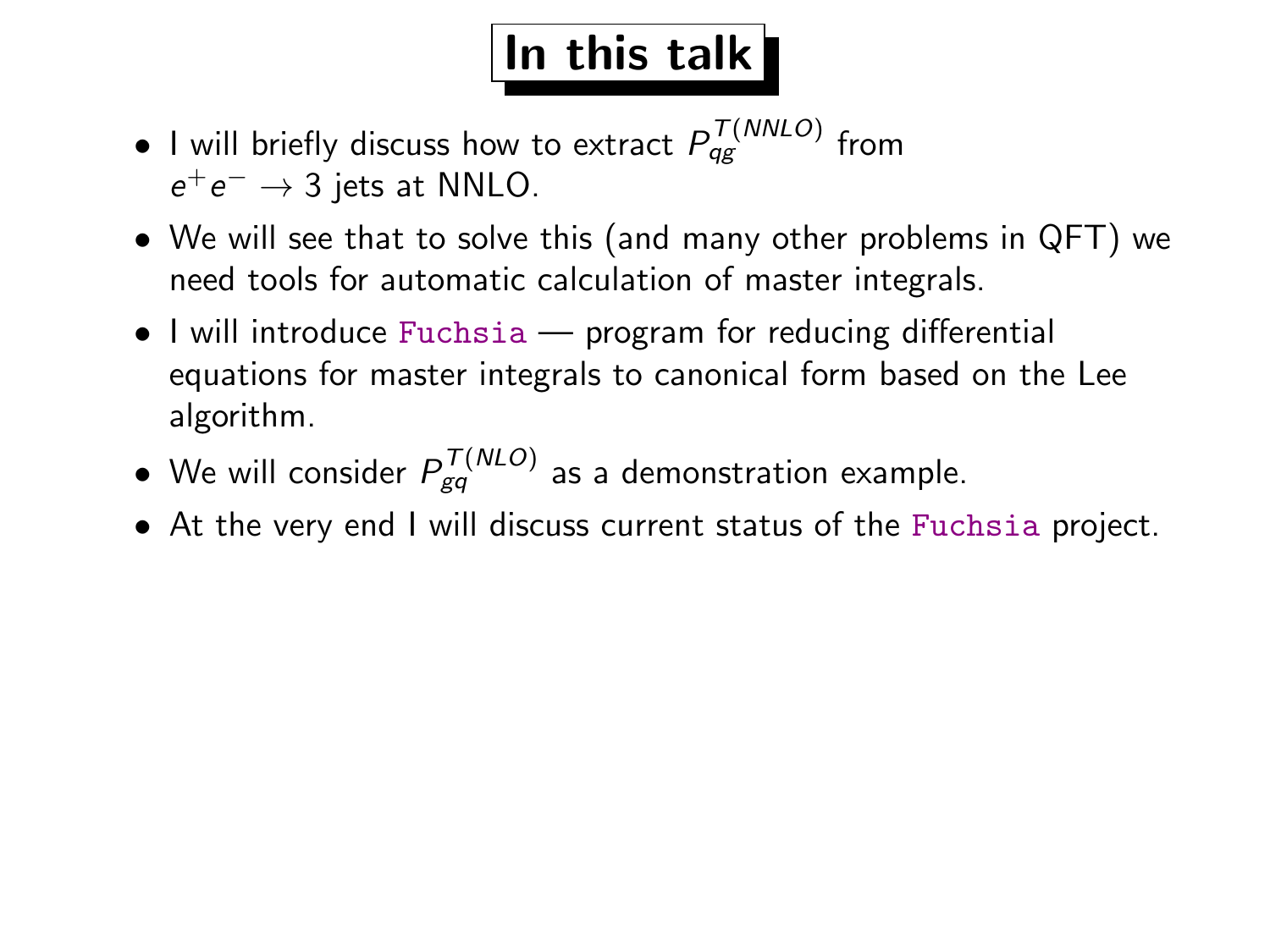$$
e^+e^-\to\gamma^*\to3\;\hbox{jets}
$$

$$
\frac{d^2\sigma}{dx\,d\cos\theta} = \frac{3}{8}(1+\cos^2\theta)\,\mathcal{F}_T(x,\epsilon) + \frac{3}{4}\sin^2\theta\,\mathcal{F}_L(x,\epsilon) + \frac{3}{4}\cos\theta\,\mathcal{F}_A(x,\epsilon)
$$

• Transverse fragmentation functions

$$
\mathcal{F}_T(x,\epsilon) \simeq (x^2 g^{\mu\nu} + 4k_0^{\mu} k_0^{\nu}) W_{\mu\nu}(x,\epsilon), \qquad x = 2q \cdot k_0
$$

• Hadronic tensor

$$
W_{\mu\nu}(x,\epsilon) \simeq \int \mathrm{d}^m \mathrm{PS}^{(n)} \ M^{(n)}_\mu \ M^{(n)*}_\nu
$$

where  $\mathrm{d}^m\mathrm{PS}^{(n)}$  is *n*-particle phase-space in  $m=4-2\epsilon$  dimensions and  $M_\mu^{(n)}$  is amplitude of the process

Example: LO contribution

$$
\mathcal{F}_{T}^{(1)}(x,\epsilon) \equiv \sqrt{2\pi} \left(\sqrt{x^{2}g^{\mu\nu} + 4k_{0}^{\mu}k_{0}^{\nu}}\right)\int d^{m}PS^{(3)}\left(\sqrt{x^{2}g^{\mu} + 4k_{0}^{\mu}k_{0}^{\nu}}\right)^{2}
$$

$$
d^{m}PS^{(3)} = \underbrace{d^{m}k_{0}\delta^{+}(k_{0}^{2})}_{\text{gluon}}\underbrace{d^{m}k_{1}\delta^{+}(k_{1}^{2})}_{\text{quark}}\underbrace{d^{m}k_{2}\delta^{+}(k_{2}^{2})}_{\text{anti-quark}}\delta\left(x - 2q \cdot k_{0}\right)\delta^{m}(q - k_{0} - k_{1} - k_{2})
$$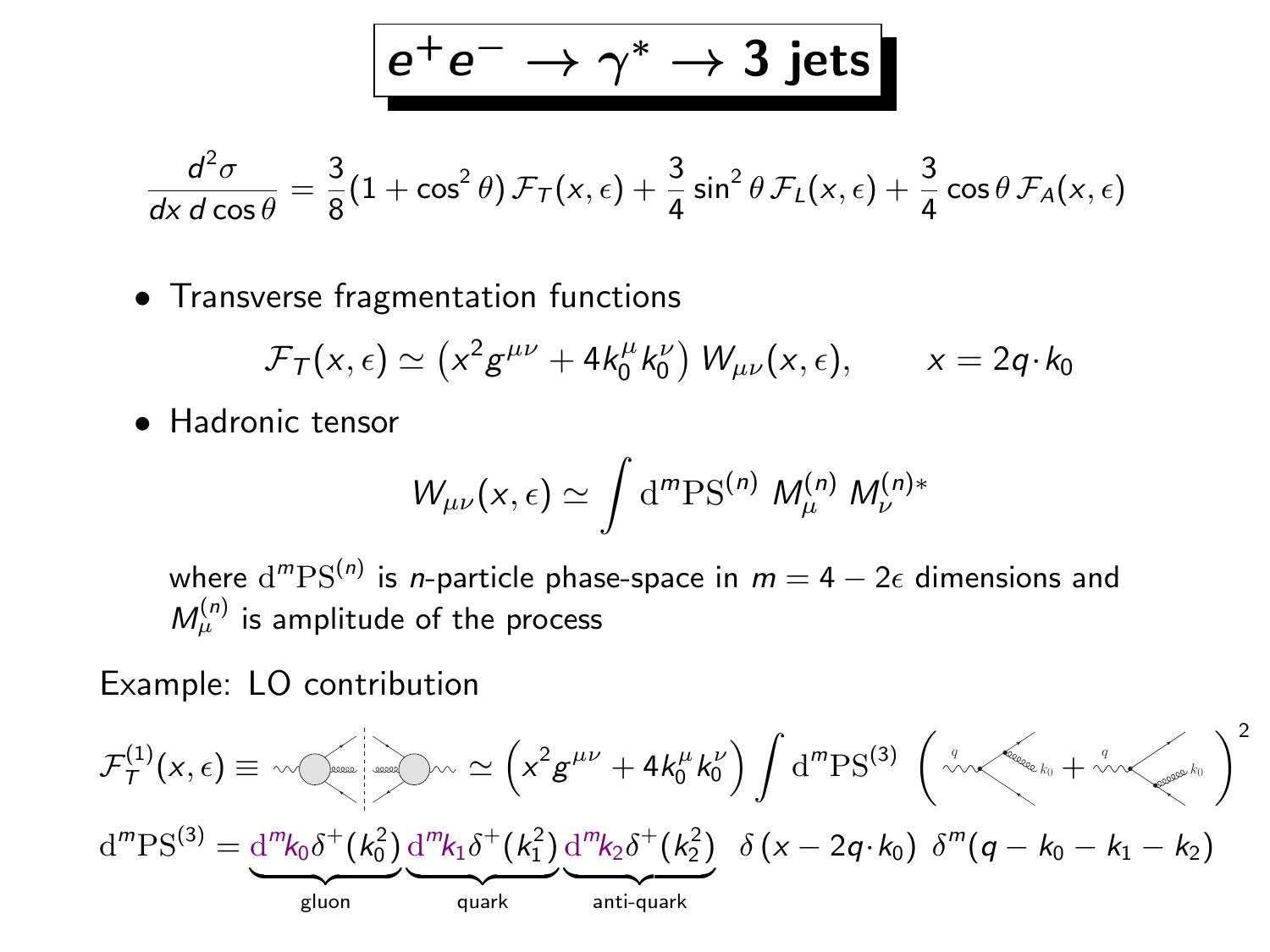### Mass factorization for  $\mathcal{F}_\mathcal{T}(x,\epsilon)$

[Vermaseren, Vogt, Moch '05](#page-0-0) We can extract splitting functions on the rhs  $(P_{gq}^{(0)},P_{gq}^{(1)},P_{gq}^{(2)})$  when we know the lhs of the following expressions

• 
$$
\mathcal{F}_{T}^{(1)}(x, \epsilon) = \frac{1}{\epsilon} P_{gq}^{(0)}(x) + c_{T,g}^{(1)}(x) + \epsilon a_{T,g}^{(1)}(x) + \epsilon^{2} b_{T,g}^{(1)}(x)
$$
  
\n•  $\mathcal{F}_{T}^{(2)}(x, \epsilon) = \frac{1}{\epsilon^{2}} \left\{ \frac{1}{2} P_{gi}^{(0)} P_{iq}^{(0)} + \frac{1}{2} \beta_{0} P_{gq}^{(0)} \right\} - \frac{1}{\epsilon} \left\{ \frac{1}{2} P_{gq}^{(1)} + P_{gi}^{(0)} c_{i}^{(1)} \right\}$   
\n•  $\mathcal{F}_{T}^{(3)}(x, \epsilon) = \frac{1}{\epsilon^{3}} \left\{ \frac{1}{6} P_{gi}^{(0)} P_{ij}^{(0)} + \frac{1}{2} \beta_{0} P_{gi}^{(0)} P_{iq}^{(0)} + \frac{1}{3} \beta_{0}^{2} P_{gq}^{(0)} \right\}$   
\n•  $\mathcal{F}_{T}^{(3)}(x, \epsilon) = \frac{1}{\epsilon^{3}} \left\{ \frac{1}{6} P_{gi}^{(0)} P_{ij}^{(0)} + \frac{1}{2} \beta_{0} P_{gi}^{(0)} P_{iq}^{(0)} + \frac{1}{3} \beta_{0}^{2} P_{gq}^{(0)} \right\}$   
\n $+ \frac{1}{\epsilon^{2}} \left\{ \frac{1}{6} P_{gi}^{(0)} P_{iq}^{(1)} + \frac{1}{3} P_{gi}^{(1)} P_{iq}^{(0)} + \frac{1}{3} \beta_{1} P_{gq}^{(0)} + \frac{1}{2} P_{gi}^{(0)} P_{ij}^{(0)} c_{j}^{(1)} + \beta_{0} \left( \frac{1}{3} P_{gq}^{(1)} + \frac{1}{2} P_{gi}^{(0)} c_{i}^{(1)} \right) \right\}$   
\n $- \frac{1}{\epsilon} \left\{ \frac{1}{3} P_{gq}^{(2)} + \frac{1}{2} P_{gi}^{(1)} c_{i}^{(1)} + P_{gi}^{(0)} c_{i}^{(2)} - \frac{1}{2} P_{gi}^{(0)} P_{ij}^{(0)} a_{j}^{(1)} - \frac{1$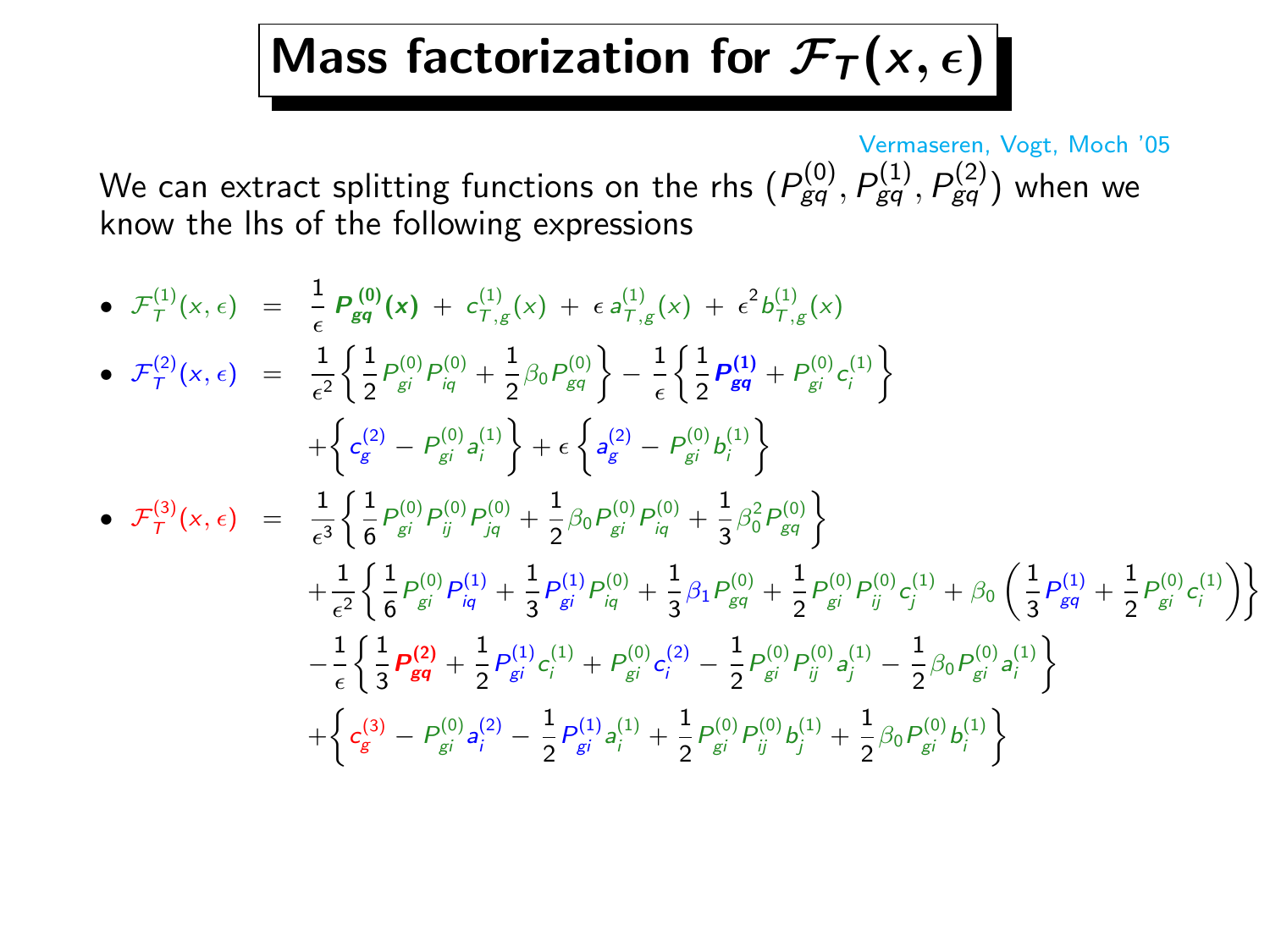

Perfectly suits for IBP reduction:

- Loops and Legs integrals are reduced simultaneously
- $\bullet$   $\delta(x-2q\cdot k_0)$  and  $\delta(k_i^2)$  are replaced by cut propagators, i.e., according to Cutkosky's rules
- LiteRed and Reduze2 have support for cut propagators
- $\bullet$  define system of differential equations in x-space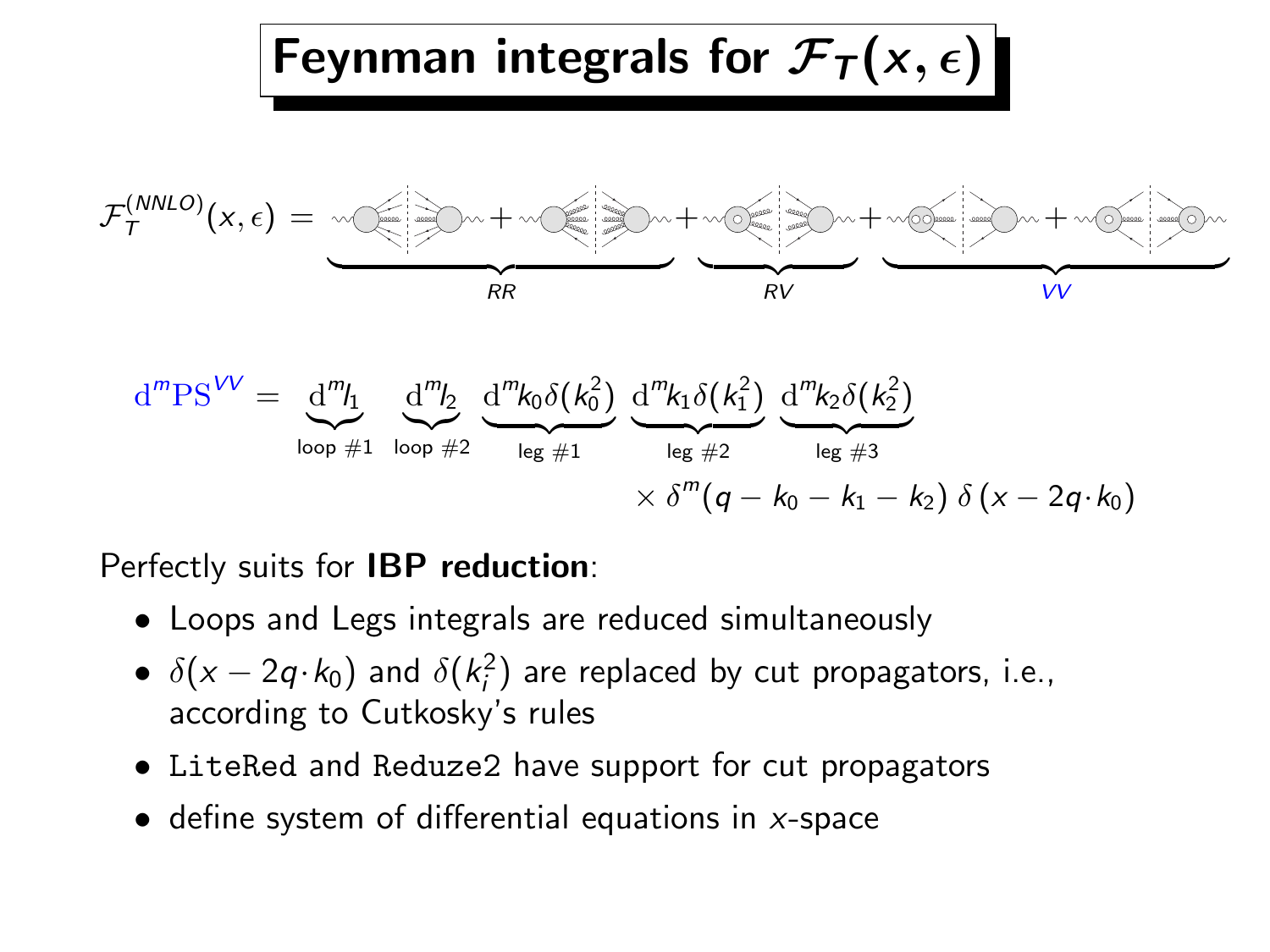### Fuchsia project

[Gituliar, Magerya '16 \(in preparation\)](#page-0-0)

Fuchsia is a program for reducing differential equations for master integrals to the **canonical form**  $Henn$   $13$ :

- based on the Lee algorithm Lee  $14$
- open-source and free (no proprietary software dependencies)
- implemented in SageMath (Python, Maxima, GiNaC)

The idea is to find a rational transformation in three reduction steps:

- 1. Fuchsification decrease Poincaré rank to 0 at all singular points (i.e. get rid of irregular singularities)
- 2. **Normalization**: balance eigenvalues to  $n \epsilon$  form
- 3. Factorization: reduce to canonical form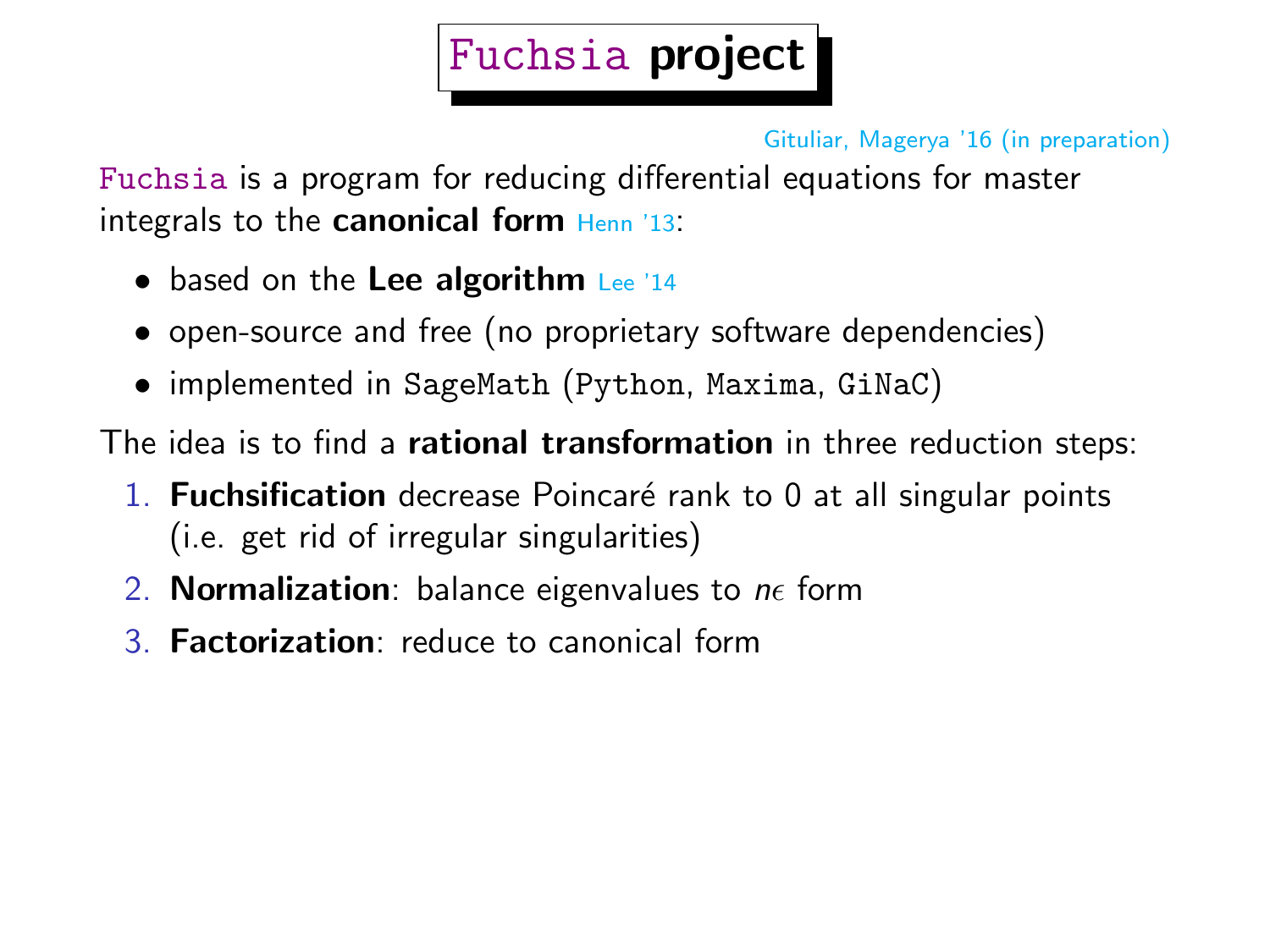#### Notation and definitions

Let us consider a system of ODEs

$$
\frac{\mathrm{d}\bar{f}}{\mathrm{d}x} = \mathbb{A}(x,\epsilon)\,\bar{f},
$$

where  $\bar{f} (x, \epsilon)$  is a vector of  $n$  unknown functions (e.g., master integrals).

$$
\mathbb{A}(x,\epsilon)=\sum_{k}\frac{1}{(x-x_k)^{1+p_k}}\sum_{i=0}^{\infty}A_{ik}(\epsilon)(x-x_k)^i
$$

For any system we can define an integer number

$$
m_{x=x_k}(\mathbb{A})=p_k\geq 0
$$

as a **Poincaré rank** of  $\mathbb{A}$  at  $x = x_k$ .

For 
$$
\mathbb{B} = \begin{pmatrix} \frac{\epsilon}{x} & 0 \\ -\frac{\epsilon}{x^2} & \frac{\epsilon}{1+x} \end{pmatrix}
$$
 we have  $m_{x=0} = 1$  and  $m_{x=-1} = 0$ .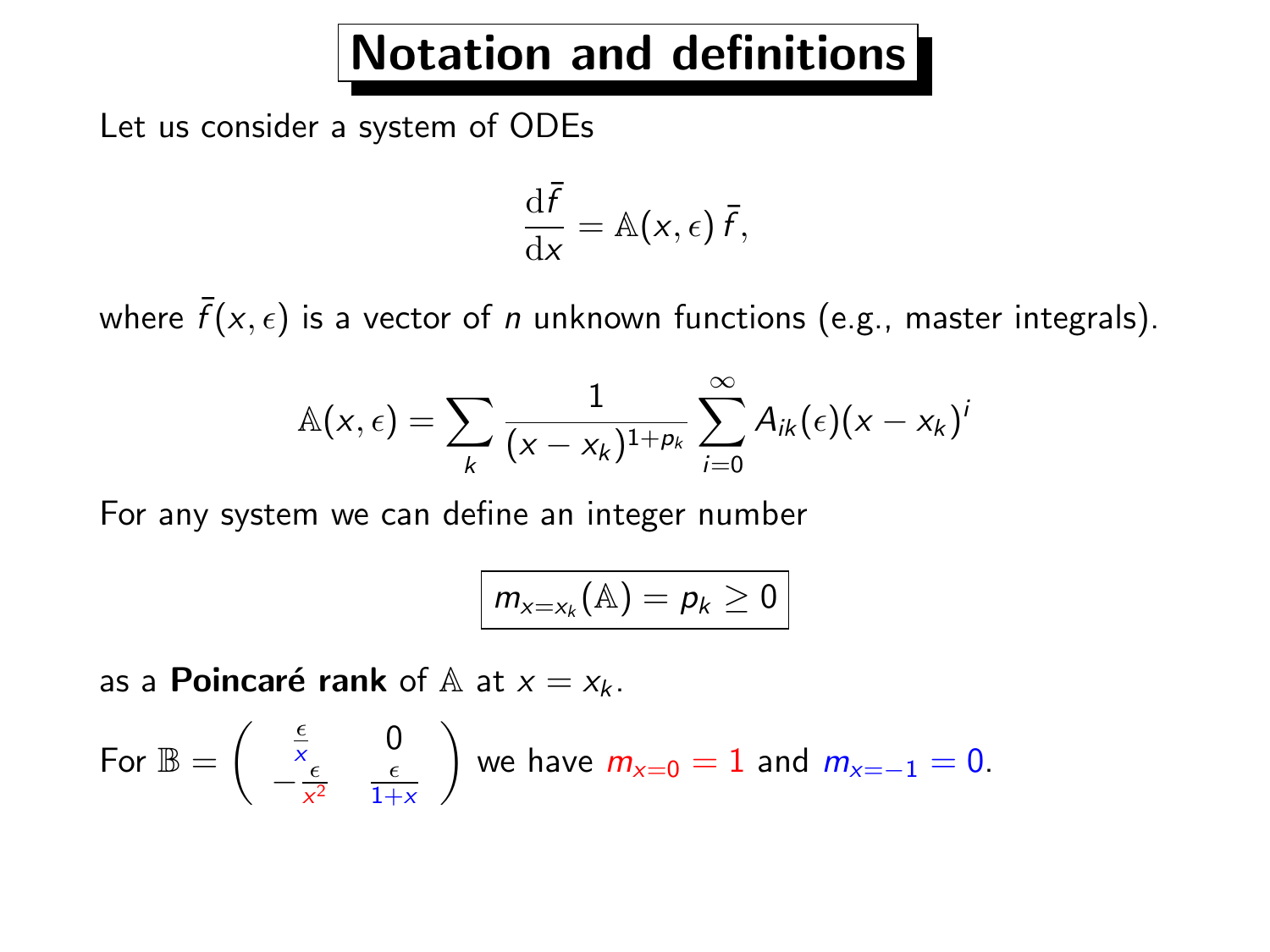### Step I: Fuchsification

We say that such matrix has  $\sf{Fuchsian}$  form $^1$  if its Poincaré rank is 0 at every singular point (including  $\infty$ ).

For example, we can transform  $\mathbb{B} = \left( \begin{array}{cc} \frac{\epsilon}{x} & 0 \\ 0 & \epsilon \end{array} \right)$  $-\frac{\epsilon}{x^2}$   $\frac{\epsilon}{1+x}$ ) to  $\begin{pmatrix} \frac{\epsilon}{x} & 0 \\ 0 & 0 \end{pmatrix}$  $-\frac{1}{x}$   $\frac{\epsilon}{1+x}$  +  $\frac{1}{x}$ with  $m(\mathbb{B})=0$  at any point.

Not every system can be transformed to the Fuchsian form, however

- due to the analyticity of S-matrix; and
- structure of the Feynman integrals

every system for master integrals should, in principle, be reducible to Fuchsian form.

Fuchsia finds Fuchian form and transformation matrix of rational functions by analyzing Jordan form of the input matrix.

<sup>&</sup>lt;sup>1</sup>after German mathematician Lazarus Fuchs (1833-1902)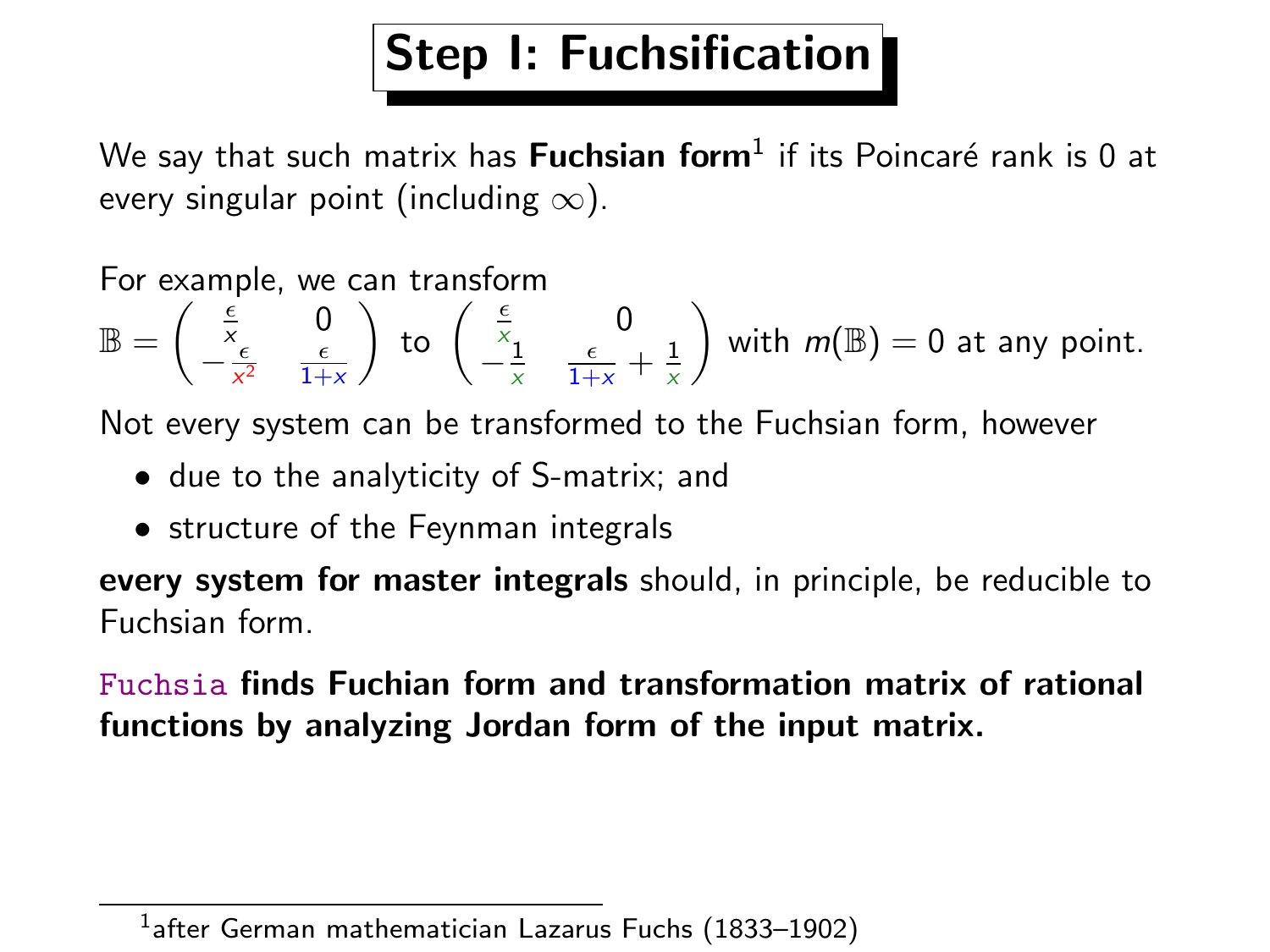#### Example: differential equations for  $P_{gq}^{T(1)}$  at NLO Input  $\sqrt{2}$   $(2\epsilon-1)(2x-1)$  $x(1-x)$ 0 0 0 0 0 0 0  $3\epsilon-2$  $x(1-x)$  $1-3\epsilon$ x 0 0 0 0 0 0  $(2\epsilon-1)$  $\epsilon^2 x(1-x)(x+1)$  $rac{1-6}{x+1}$ 2  $\frac{2}{x+1}$  0 0 0 0  $(2e-1)$  $\frac{(2e-1)}{ex^2(x+1)}$  –  $(2\epsilon-1)(3\epsilon-1)$ x 2  $\frac{2(6\epsilon-1)}{x(x+1)}$  $2\epsilon(x^2+3x-2)$  $\frac{2\epsilon(x + 3x - 2)}{(1-x)x(x+1)}$  0 0 0 0  $2(x^2+4x+1)$  $\epsilon^2(1-x)x^3(x+1)^3$  $2(2\epsilon-1)(x-1)$  $\epsilon x^3(x+1)^2$  $2(6\epsilon-1)(x-1)$  $x^2(x+1)^3$  $4(x^2+1)$  $rac{4(x+1)}{x^2(x+1)^3}$  –  $(2e+1)(2x+1)$  $\frac{x+1)(2x+1)}{x(x+1)}$  0 0 0 0  $-\frac{(2\epsilon-1)}{\epsilon(1-x)x}$ 0 0 0  $\frac{2\epsilon}{1-\epsilon}$  $\frac{2\epsilon}{1-\epsilon}$ 0 0  $-\frac{4}{\epsilon^2(1-x)^3x^3(x+1)}$  –  $\frac{2(2\epsilon-1)(x-2)}{\epsilon(1-x)^2x^3}$  –  $\epsilon(1-x)^2x$  $2(6\epsilon-1)$  $\sqrt{x^2(1-x)(x+1)}$   $\sqrt{(1-x)^2x}$  $4(x^2+1)$  $rac{1}{2(x+1)}$  0  $-\frac{4\epsilon}{(1-x)}$  $\frac{1}{(1-x)^2}$  $(2e+1)(2x-1)$  $(1-x)x$  $\Omega$ 0 0 0 0 0 0  $\frac{(2e+1)(2x-1)}{(1-x)x}$  $(1-x)x$ <sup>1</sup> **Output**  $\sqrt{2}$   $(2e-1)(2x-1)$  $x(1-x)$ 0 0 0 0 0 0 0  $\frac{1}{x(1-x)}$  $\frac{1-3\varepsilon}{x}$   $\frac{1}{1-x}$ 0 0 0 0 0 0  $\Omega$  $1+(2\epsilon-1)x$  $x(1-x)$ 0 0 0 0 0 0 0  $\frac{(1+2\epsilon)(2x-1)}{x(1-x)}$ 0 0 0 0  $\frac{\epsilon}{x(1+x)}$  $\frac{\epsilon^2}{x}$ 0  $\frac{(2\epsilon-1)x^2+6\epsilon x-4\epsilon+1}{x(1-x)(x+1)}$  $\frac{x(1-x)(x+1)}{4(6\varepsilon-1)}$  $\frac{\epsilon}{x(1+x)}$ 0 0  $2(6\epsilon-1)$  $\overline{(1-x)(1+x)}$ 0 0  $\frac{4(6e-1)}{1+1}$  $1+x$  $-2(3\epsilon-1)x$  $x(1+x)$ 0 0  $(14\epsilon-3)x+22\epsilon-3$   $\epsilon x-5\epsilon+2$  $2\epsilon(1-x)x(1+x)$  $x(1-x)$  $\frac{4\epsilon^2}{x}$  $\Omega$  $(2\epsilon-3)x^2-18\epsilon+8x+11$   $(4\epsilon-3)x^2-2(2\epsilon-3)x+9$   $(4\epsilon-1)x-2\epsilon$  $\frac{1}{x(1-x)(1+x)}$  $4\epsilon x(1-x)(1+x)$  $x(1-x)$  $4e+x-3$  $\sqrt{2x(1-x)}$ 4  $x(1-x)(1+x)$  $\frac{4\epsilon}{x}$ 0 0  $\frac{8(x)}{x(1)}$  $8(x^2+2x-1)$  $x(1-x)(1+x)$ x+3  $x(1+x)$  $\Omega$  $(2\epsilon+1)(2x+1)$  $x(1+x)$ A.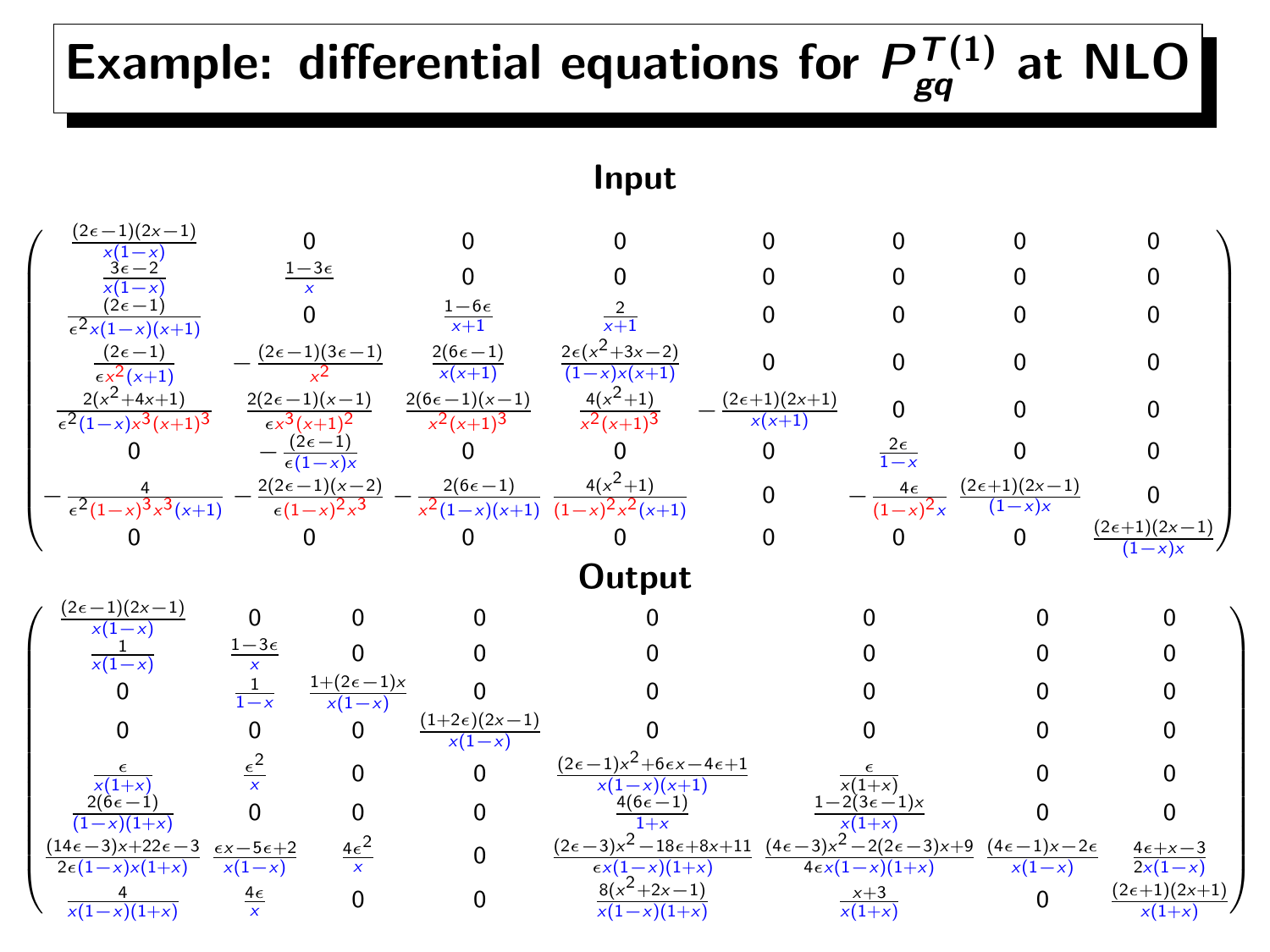### Step II: Normalization

We say that matrix  $\mathbb{A}(x, \epsilon)$  is normalized if eigenvalues of all its residues have form  $m\epsilon$ , where m is some number.

We assume that initial eigenvalues have form  $n + m\epsilon$ , where **n** is integer

A key idea for Lee's normalization algorithm is a balance **transformation** between two points  $x_1$  and  $x_2$ 

$$
\mathbb{T}(x) = \mathcal{B}(\mathbb{P}, x_1, x_2; x) = 1 - \mathbb{P}(\epsilon) + \frac{x - x_2}{x - x_1} \mathbb{P}(\epsilon)
$$

where  $\mathbb{P}(\epsilon)$  is some projector matrix, i.e.  $\mathbb{P}^2=\mathbb{P}.$ We choose

- points  $x_1$  and  $x_2$  by analyzing eigenvalues
- projector  $\mathbb{P}(\epsilon)$  by analyzing eigenvectors

Example: eigenvalues for  $x_1$  and  $x_2$ :

 $x_1 = 0$ :

 $[1-4\epsilon, 1-3\epsilon, -1-2\epsilon, -2\epsilon, 1-2\epsilon, 1-2\epsilon, 1, 1]$  $x_2 = 1$ :

 $[-1-2\epsilon, -2\epsilon, -2\epsilon, 1-2\epsilon, 1-2\epsilon, 0, 0, 0]$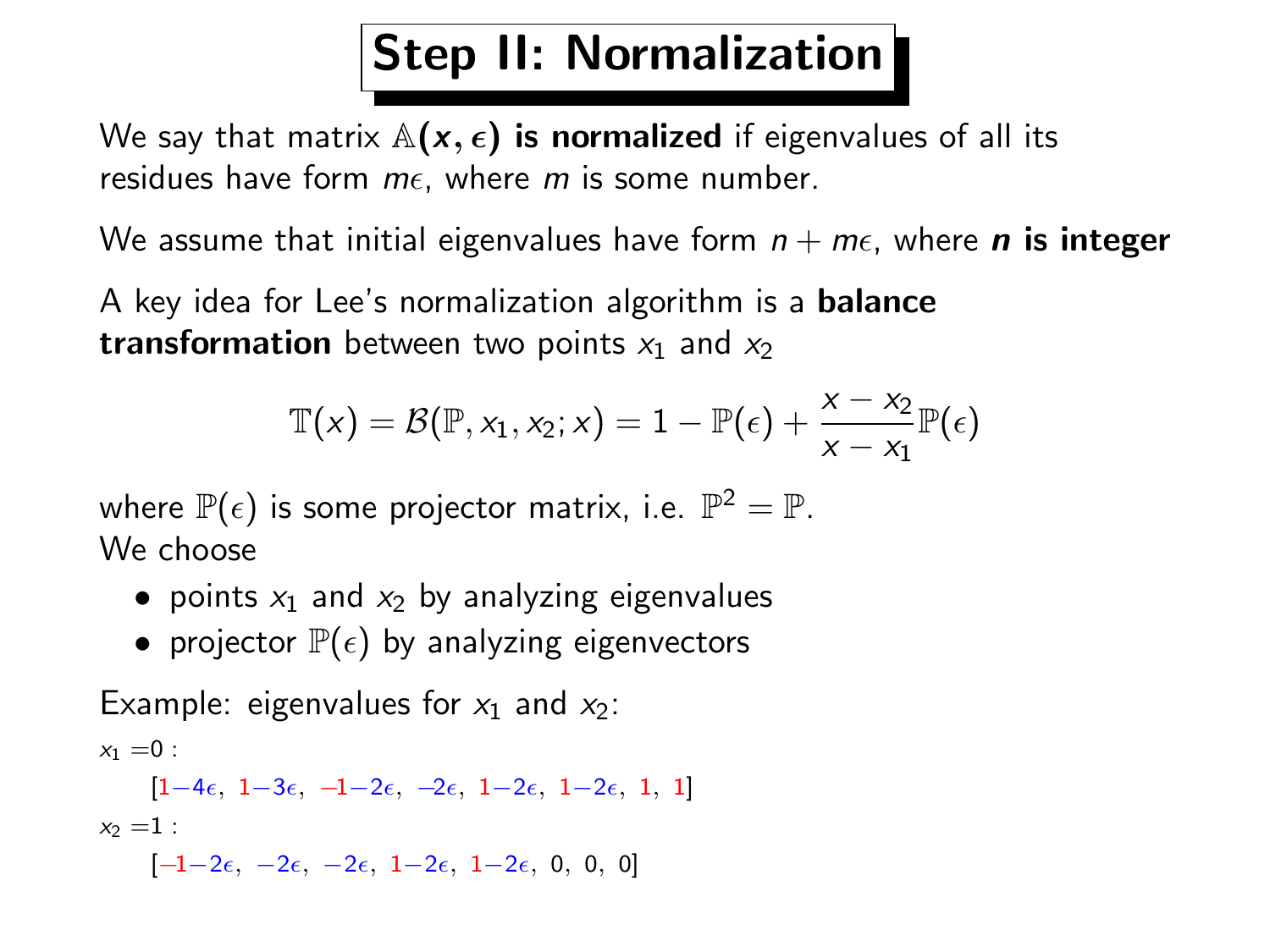Input

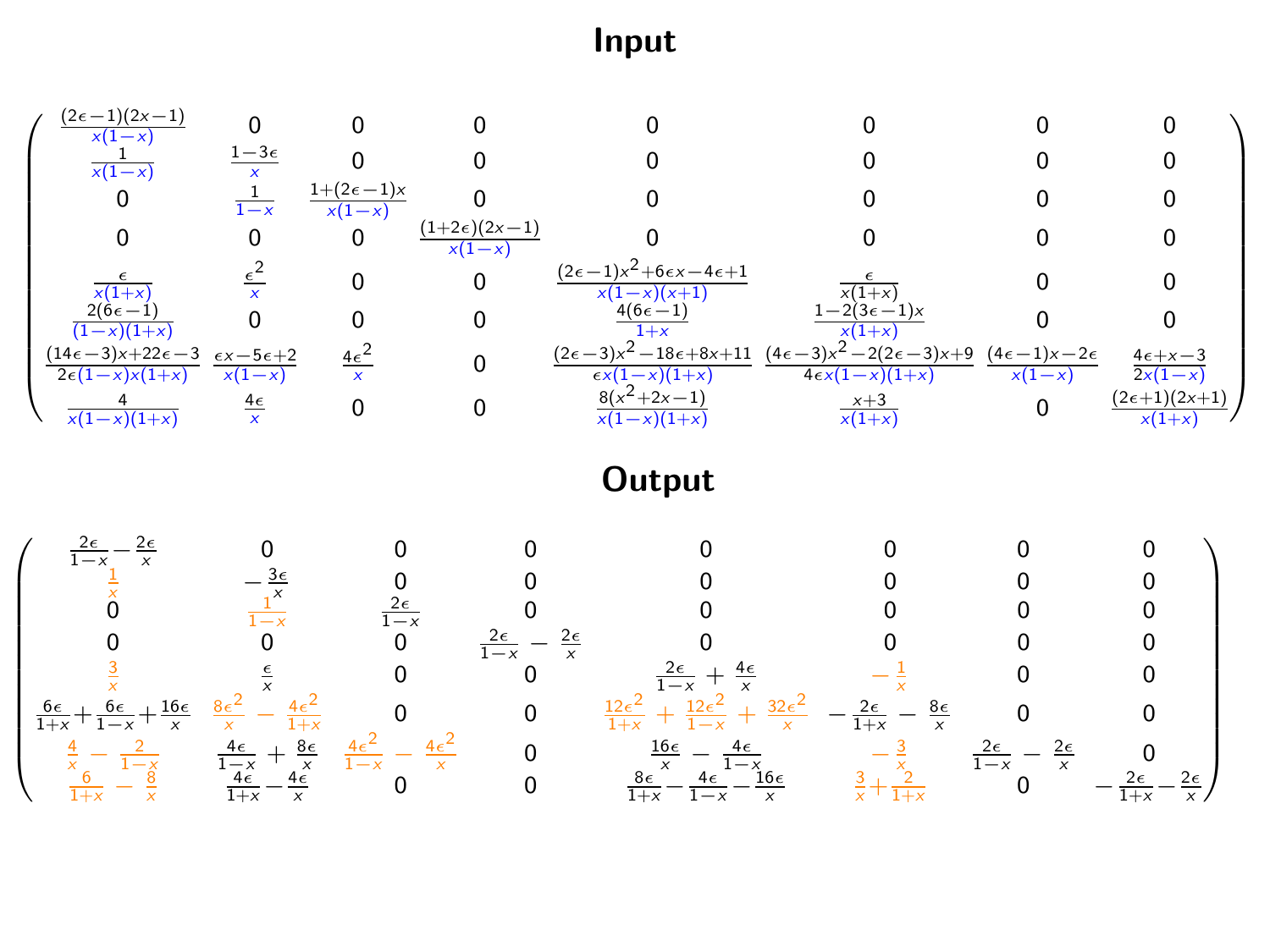#### **Output**

 $\sqrt{2}$  $\begin{array}{c} \hline \end{array}$  $\frac{2\epsilon}{2\epsilon}$  $rac{2\epsilon}{1-x} - \frac{2\epsilon}{x}$ x 0 0 0 0 0 0 0  $\frac{1}{\frac{x}{1-x}}$   $\frac{3\epsilon}{1-x}$  $\begin{matrix} 0 & 0 \\ 0 & 0 \\ 0 & 0 \end{matrix}$ 0  $\frac{1}{1-x}$   $\frac{2\epsilon}{1-x}$  0 0 0 0 0  $\frac{0}{\frac{2\epsilon}{1-x}}$ 0 0 0  $\frac{2\epsilon}{1-x} - \frac{2\epsilon}{x}$  0 0 0 0<br>  $\frac{2}{1-x} + \frac{4\epsilon}{x}$   $-\frac{1}{x}$  0 0  $6\epsilon$  $\frac{6\epsilon}{1+x} + \frac{6\epsilon}{1-x} + \frac{16\epsilon}{x}$   $\frac{8\epsilon^2}{x} - \frac{4\epsilon^2}{1+x}$  0 0  $\frac{12\epsilon^2}{1+x} + \frac{12\epsilon^2}{1-x} + \frac{32\epsilon^2}{x} - \frac{2\epsilon}{1+x} - \frac{8\epsilon}{x}$  0 0  $\frac{4}{x} - \frac{1}{1-x}$   $\frac{4\epsilon}{1-x} + \frac{8\epsilon}{x}$   $\frac{4\epsilon^2}{1-x} - \frac{4\epsilon^2}{x}$  0  $\frac{16\epsilon}{x} - \frac{4\epsilon}{1-x}$   $-\frac{3}{x}$   $\frac{2\epsilon}{1-x} - \frac{2\epsilon}{x}$  0<br>  $\frac{6\epsilon}{1+x} - \frac{4\epsilon}{1-x}$   $-\frac{3\epsilon}{x}$   $\frac{2\epsilon}{1-x} - \frac{2\epsilon}{x}$  0  $\setminus$ 

Eigenvalues before and after normalization:

 $x = 0$ :

 $[1-4\epsilon, 1-3\epsilon, -1-2\epsilon, -2\epsilon, 1-2\epsilon, 1-2\epsilon, 1, 1] \rightarrow [-4\epsilon, -3\epsilon, -2\epsilon, -2\epsilon, -2\epsilon, -2\epsilon, 0, 0]$  $x = 1$ :

 $[-1-2\epsilon, -2\epsilon, -2\epsilon, 1-2\epsilon, 1-2\epsilon, 0, 0, 0] \rightarrow [-2\epsilon, -2\epsilon, -2\epsilon, -2\epsilon, -2\epsilon, 0, 0, 0]$  $x = -1$  :

 $[1-2\epsilon, 1-2\epsilon, 0, 0, 0, 0, 0, 0] \rightarrow [-2\epsilon, -2\epsilon, 0, 0, 0, 0, 0, 0]$  $x = \infty$ :

 $[-1+2\epsilon, -1+2\epsilon, -1+3\epsilon, -2+4\epsilon, -2+4\epsilon, -1+4\epsilon, 1+4\epsilon, -2+6\epsilon] \rightarrow [2\epsilon, 2\epsilon, 3\epsilon, 4\epsilon, 4\epsilon, 4\epsilon, 4\epsilon, 6\epsilon]$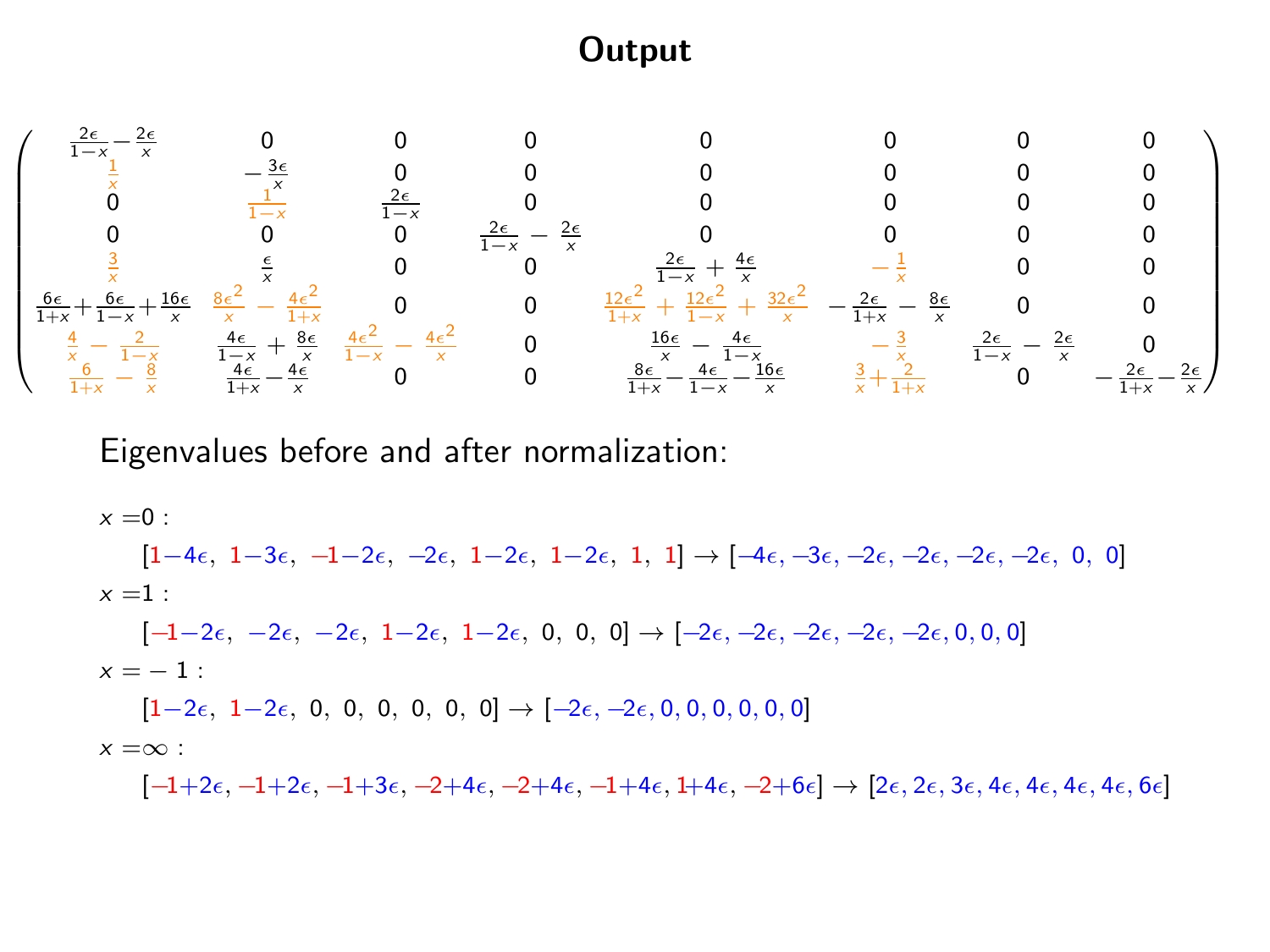#### Step III: Factorization

Now we can find an x-independent transformation  $\mathbb{T}(\epsilon)$  for any point  $x = x_k$  such that

$$
\mathbb{T}^{-1}(\epsilon)\mathbb{A}_{k}(\epsilon)\mathbb{T}(\epsilon)=\epsilon\mathbb{C}_{k}
$$

Since matrix  $\mathbb{C}_k$  is constant, for every residue of A we write

$$
\frac{\mathbb{T}^{-1}(\epsilon) \mathbb{A}_{k}(\epsilon) \mathbb{T}(\epsilon)}{\epsilon} = \mathbb{C}_{k} = \frac{\mathbb{T}^{-1}(\mu) \mathbb{A}_{k}(\mu) \mathbb{T}(\mu)}{\mu}, \quad \mu = \text{any number}
$$

We treat components of  $\mathbb T$  as unknown variables and solve linear system of equations for them. That gives unknown transformation  $\mathbb{T}(\epsilon)$ .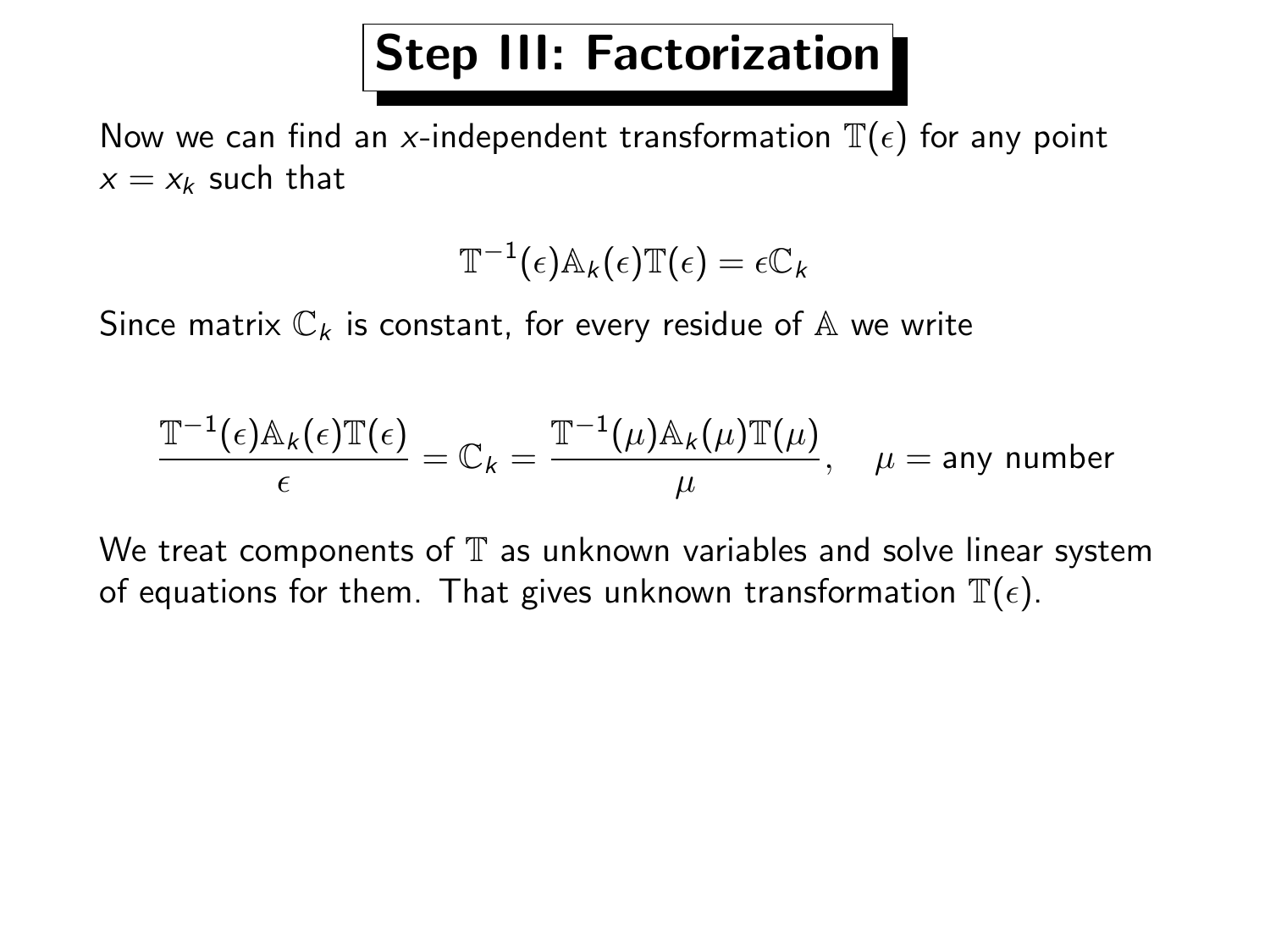#### Input



#### **Output**